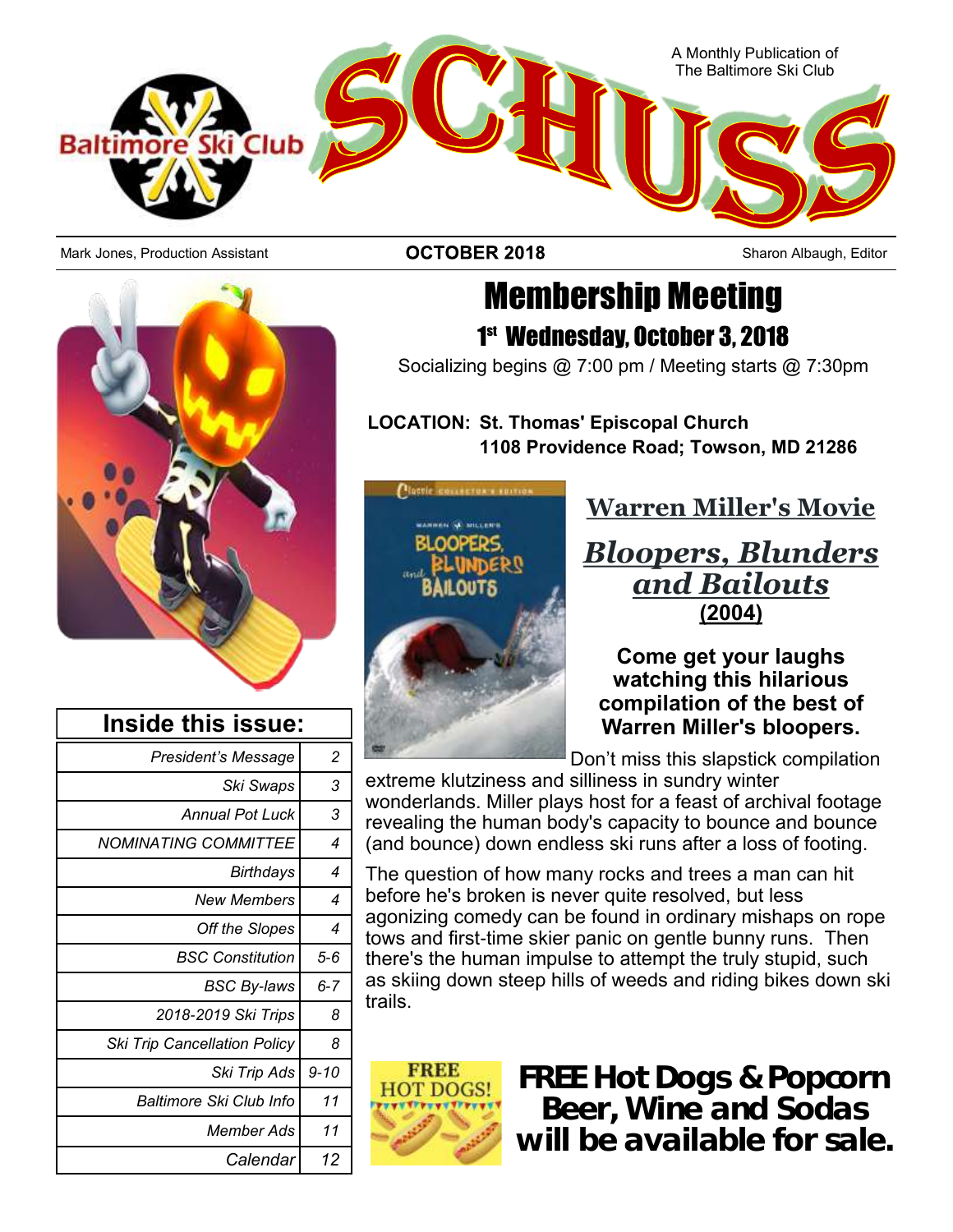#### **BALTIMORE SKI CLUB 2018-19 Executive Council Officers**

**President: Mike Jones** (h) 410-282-6695 E-mail: skidobeedo@aol.com

**Vice-President: Beth Muscedere** (h) 410-296-8270 (w) 410-468-2136 E-mail: bethskis@comcast.net

**General Treasurer: Mark Jones** (h) 410-284-6264 E-mail: schusseditor1@verizon.net

**CorrespondingSecretary: Rick Todd (**c)443-465-1388 E-mail: rctodd620@verizon.net

**Recording Secretary: Joe Herbert** (cell) 410-967-0789 E-mail: joeherbert21@gmail.com

#### **Directors**

**Business: Chris Rose** (c) 410-236-9260 E-mail: chrisrose20@gmail.com

**Communication: Jocelyn Curtis** (h) 410-239-8425 E-mail: [jocelyncurtis@comcast.net](mailto:jocelyncurtis@comcast.net)

**Membership: Joe Mihalovich** (h) 410-592-9193 E-mail: uncle\_mal@comcast.net

**Programs/Mtgs.: LuAnn Snyder** (h) 717-741-0085 (w) 410-716-7079 E-mail: luann.snyder@sbdinc.com

**Trips: Dave Karczmarek** (h) 410-612-9918 E-mail: BSCdavek@gmail.com

**Special Interests: Christopher Pukalski** (h) 410-292-6656 E-mail: Christopher.pukalski@hotmail.com

#### **Blue Ridge Reps**

**Joe Mihalovich:** (h) 410-592-9193 E-mail: uncle\_mal@comcast.net

**Bruce Eichen:** 443-306-0011 E-mail: btoysarefun@aol.com

#### **Committee Chairs**

**Eastern Trips Chair**: **John Landon** H/W: 410-876-6638 C: 410-259-6618 john@landongraphics.com

**Euro/Western Chair: Eileen Karczmarek** (h) 410-612-9918 (w) 443-997-8746 Email: ekarczmarek@jhu.edu

**Membership: Sharon & Mark Jones** (h) 410-284-6264 E-mail: schusseditor1@verizon.net

**Schuss: Sharon Albaugh** (h) 410-284-6264, (c) 410-960-9709 E-mail: schusseditor1@verizon.net

**Trips Treasurer: Alan Leberknight** (h) 410-592-2058 E-mail: ajleber@yahoo.com

**Webmaster: Mike Cohen** (h) 410-663-8858 E-mail: ski\_bot@earthlink.net



## PRESIDENT'S MESSAGE By Mike Jones

Welcome Fall! The cooler temperatures are a sure indicator that Fall has finally arrived. Now if it would only stop raining every day! The October meeting will feature a 'blast from the past' as we get our laughs watching a hilarious compilation of the best of Warren Miller's bloopers. Warren Miller movies used to be a staple at club meetings. It will be fun to view this "best of" collection.

Also at the October meeting, the general membership will need to approve the Club's revised constitution and bylaws. The executive council is currently reviewing BSC policies to bring them up to date so that they more accurately reflect current procedures and to add changes that were approved but never recorded.

This is the time of the year when ski shops and resorts are gearing up for the winter by bringing in the latest equipment and ski apparel while trying to sell their old stock. This is when you can get good deals on ski items or if you want to get rid of your old stuff at local ski swaps. The Baltimore Ski Club attends these functions promoting our club as well as our trips for the coming year. There will be a list of these events in our newsletter. If you can help us man our table, inform Dave Karczmarek what dates and locations that you can do. We will have the tables, signs and flyers for you to set up.

We still have limited openings on some of our trips. You need to talk to the trip leaders to find out if there are vacancies or if they are going to expand. Thanks to our members, many of our western trips have sold out and are 'wait listed'. You can check with the trip leaders to see where you stand if you are on the wait-list.

Once again, it's time for YOU to tell the trips committee where you want to ski in 2020. A new on-line survey will be out soon. The committee also considers demand because of trips that sold out early and we were not able to accommodate everyone on a wait list.

I will be attending Fall Blue Ridge Ski Council meeting along with Dave Karczmarek and Joe Mihalovich at White Tail Ski Resort. The Blue Ridge Ski Council meets two times a year. We will be choosing vendors for the 2020 trip to Nagano-Hacuba, Japan and Snowmass, Colorado. The Baltimore Ski Club trips committee is penciling in both of these trips for our 2020 trip schedule.

The nominating committee is looking for members to serve as officers and directors. Some of the current board members have committed to running again but there are still openings. Unfortunately, I need to take some time off so I will not be running. Contact the nominating committee if you are interested. Their names and contact information will be in this newsletter.

Enjoy the fall foliage and I will see you at the October meeting, Mike Mike

#### 

**Baltimore Ski Club Executive Council Meetings** are held on the third Wednesday of each month starting at 6:30pm. Business meetings are open to all members. Meetings are held at:<br>Divinity Lutheran Church<br>1220 Providence Rd Wednesday of each month starting at 6:30pm. Business meetings are open to all members. **Meetings are held at:**

**Divinity Lutheran Church 1220 Providence Rd. Baltimore, Md. 21286**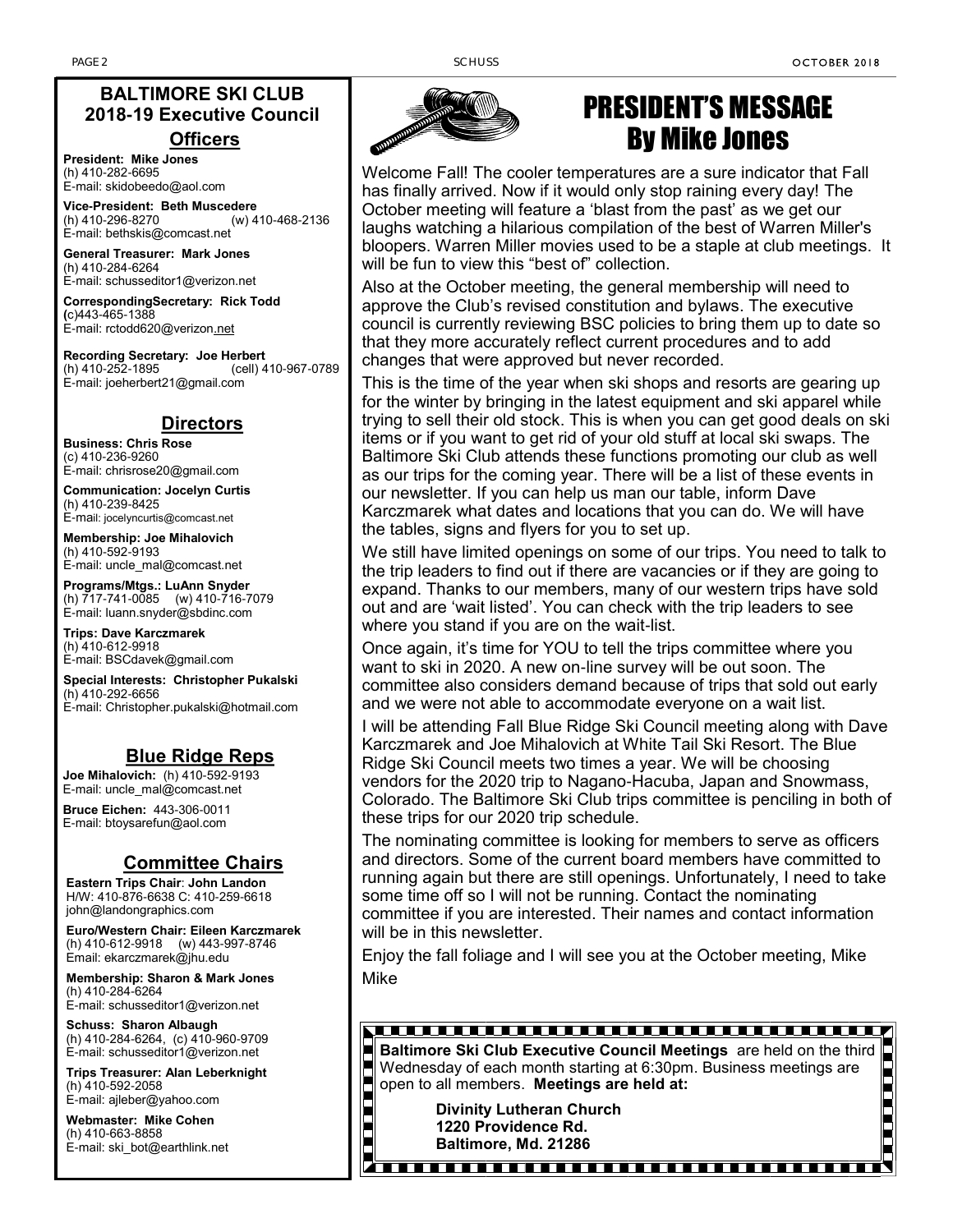

**2018**

**Ski swaps** are sort of like community yard sales. Inventory varies throughout the day with incoming items often appearing as fast as old gear sells. Go early for the best selection.

**Ski Haus – Annapolis MD** [http://www.skihaussports.com](http://www.skihaussports.com/2015/08/annual-swap-and-sale-saturday/) Saturday, October 6, 2018 from 10am -4pm Sunday, November 2, 2018 from 10am -4pm **Ullers – York, PA** <http://ullers.com/> Saturday, October 27,2018 from 10-4 Sunday, October 28, 2018 from 12-5 **Ski Bum - Newark, DE & Glen Mills, PA** <http://www.theskibum.com/> October 13-14, 2018 October 20-21, 2018 **The Ski Center -Gaithersburg, MD** <https://www.skicenterltd.com/> Sunday, October 28, 2018 from 10 to 5 (Ski Shoppe Ltd., Reisterstown, MD is now **CLOSED**)

#### **Snowtime Mountain Resorts . . .**

**Liberty** 

Saturday, October 13, 2017 from 9am to 3pm Sunday, October 14, 2018 from 10am to 3pm + Fall Fest from 12pm to 4pm

**Roundtop** *Fall Mega* 

Saturday, November 3, 2018 from 9am to 5pm Sunday, November 4, 2018 from 9am to 5pm **Whitetail** *Great Outdoors Festival*

October 27, 2018 from 10:00 am to 5:00 pm October 28, 2018 from 10:00 am to 5:00 pm

**Baltimore Ski & Snowboard Sale / Swap - Ruhl National Guard Armory - Towson**

Saturday, November 10, 2017 from 8am-2:30pm





**HELP PROMOTE OUR CLUB @ SKI SWAPS Contact Dave Karczmarek | 443-243-8540** | [bscdavek@gmail.com](mailto:bscdavek@gmail.com)



# NOVEMBER POT LUCK DINNER

The BSC's Annual Pot Luck Dinner will be Saturday, November 10th at 6:00 PM at Beth and Mike Muscedere's home in Towson. Please bring a homemade dish to share. Non-cooks can bring beer, wine or cheese and crackers to share. RSVP to Beth by Wednesday, November 7th by email to: [bethskis@comcast.net](mailto:bethskis@comcast.net) or telephone (410) 296-8270 for directions and what you will bring.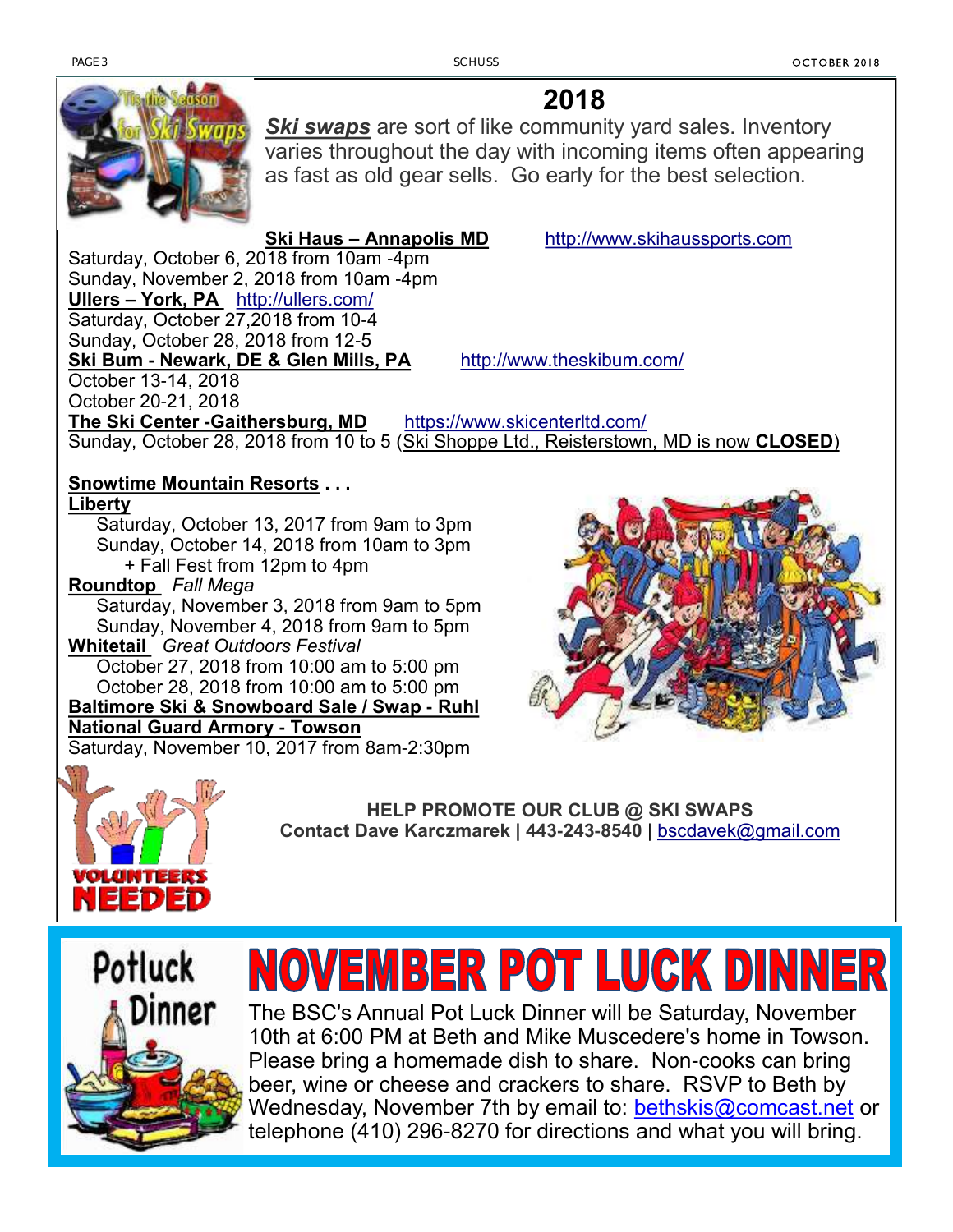#### **2019 BSC COUNCIL OPENINGS**

In accordance with the Constitution of the Baltimore Ski Club, Inc the President has appointed a nominating committee before September  $30<sup>th</sup>$ . This committee consists of three club members. As required, the names of the members of the nominating committee are being published and distributed to the club members before the October membership meeting in this newsletter (see below). The members of the nominating committee shall also be announced at both the October and November general meetings.

The open positions for the 2019 Executive Council are listed below. Officers serve for one year and directors serve for two years. Directors and the Blue Ridge Rep that have 1 year remaining for their term are, Christopher Pukalski, Chris Rose, Dave Karczmarek, and Bruce Eichen (Blue Ridge).

 $\star$  President

 $\star$  Treasurer

- Vice President
- $\star$  Recording Secretary
- ★ Corresponding Secretary
- $\star$  Blue Ridge Rep
- **★** Director
- Director
- **Director**

If you would like more information or to run for one of these open positions please contact a member of the nominating committee listed below:

Sharon Albaugh schusseditor1@verizon.net Kathy Todd aureus1321@gmail.com Mary Nichols nicholsmary221@gmail.com

Courtney Bond Marc Burger David Burka Mark Chapman Vernon Cunningham Eleanor Evans Gigi Farley Mary Gruver-Byers Loren Heaps Ryan Heaps Ann Huynh Sheldon Hyman Milo Ingram Linda Lahey Rosemary Leyman Chuck Leyman Nancy Long Georgia Martin Susan Push M. Stuart Sanford Anil Satish Brad Schlegel Jacqueline Schnee Gary Smith Gabriela Wasileski



|                     |         |                  |                  |                | <b>BSC WELCOMES the following RETURNING or NEW MEMBERS:</b> |
|---------------------|---------|------------------|------------------|----------------|-------------------------------------------------------------|
| Luke<br>Debbie Knop | – Braun | Anil<br>.J. B.   | Satish<br>Howard | Bonnie Souter  |                                                             |
| Chris               | Moize   | Kristel Kirchner |                  | Georgia Martin |                                                             |



Let the rest of the Club know what's going on in your life so we can celebrate with you! Do you have an announcement you want to brag about such as:

Engagement, Marriage, Births/Additions to Family [children, grandchildren, adoption], Milestone anniversaries  $[25, 30, \ldots, 50, \text{etc.}]$ Personal triumphs [receive a special award, run a marathon, etc.], Promotion, Retirement

Email your good news to LuAnn Snyder: <u>luann.Snyder</u>@sbdinc.com for monthly *"Off the Slopes"* column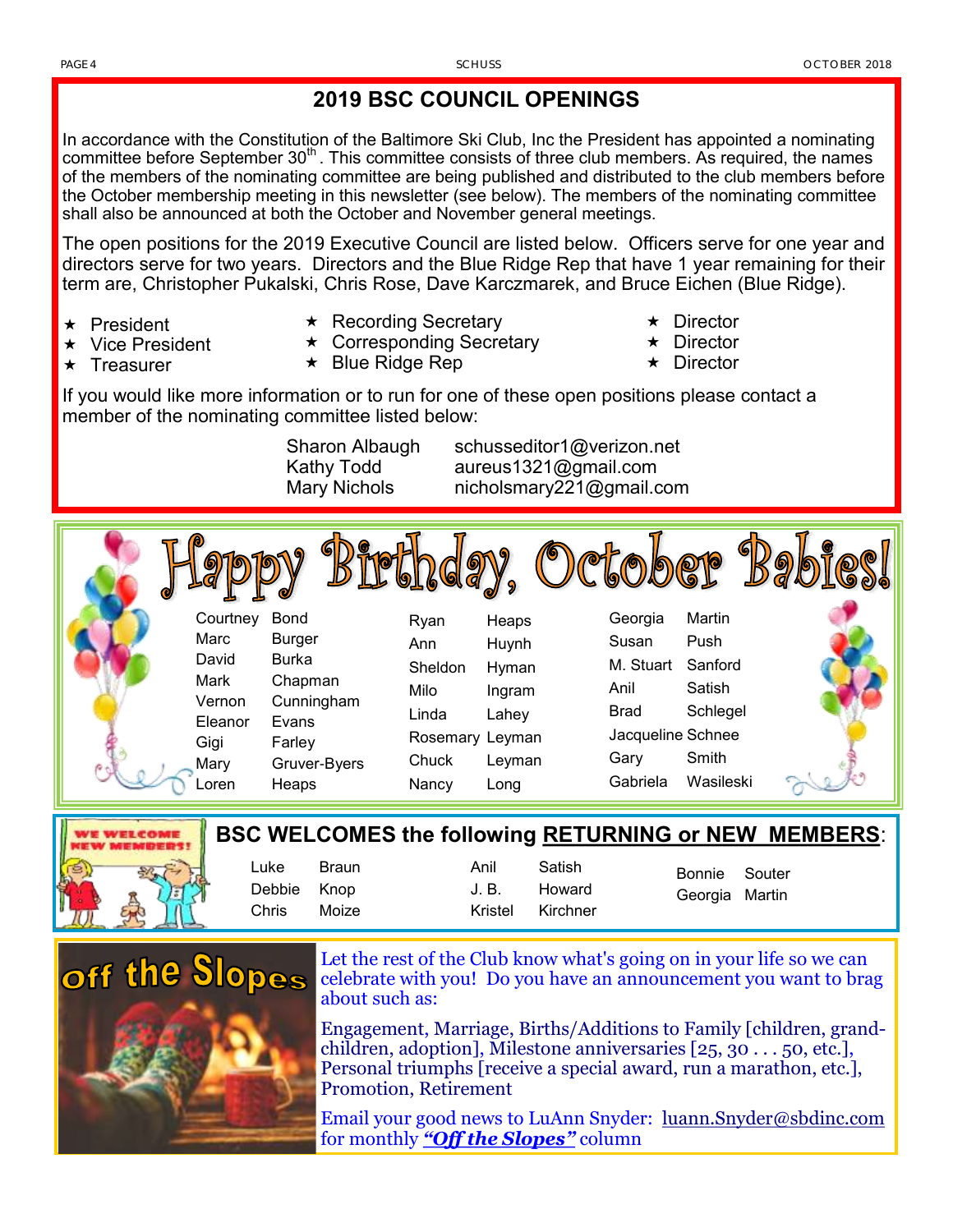#### **CONSTITUTION OF THE BALTIMORE SKI CLUB, INC.**

#### **ARTICLE I**

#### *NAME*

The name of the corporation shall be the "Baltimore Ski Club, Inc."

#### **ARTICLE II**

#### *PURPOSE*

The purpose of the club shall include, but not be limited to the following:

- 1. To encourage the advancement of winter sports especially skiing and snowboarding, and the
- development of skills relating to skiing and snowboarding.
- 2. To provide information to members regarding ski equipment, first aid for skiers, weather information, and other ski related information.
- 3. To publish information to skiers and arrange and sponsor ski trips.
- 4. To provide general skiing information and entertainment at the monthly membership meetings.
- 5. To provide off season sport and recreational activities, games, trips and related events.
- 6. To adopt and practice any activity which may appear desirable or calculated to enhance and promote the overall interest and betterment of the club.

#### **ARTICLE III**

#### *AFFILIATION*

The club may become affiliated with any other organization as shall further the interests of the corporation.

#### **ARTICLE IV**

#### *MEMBERSHIP*

Any person interested in skiing and or snowboarding may become a member of the club upon payment of dues.

#### **ARTICLE V**

#### *EXECUTIVE COUNCIL*

- 1. The management of the club shall be vested in an Executive Council consisting of the President, Vice-President, Recording Secretary, Corresponding Secretary, Treasurer, and Six Directors.
- 2. All committee chairpersons shall be appointed non-voting members of the Executive Council by the President with the approval of the Executive Council.
- 3. All Delegates shall be appointed by the President with the approval of the Executive Council or elected by the general membership as required by the affiliating organization. All Delegates shall be non-voting, exofficio members of the Executive Council. The President shall be an ex-officio Delegate to any affiliated organization.
- 4. The President, Vice-President, Recording Secretary, Corresponding Secretary and Treasurer shall be elected to a one year term. All Directors and delegates shall be elected to a two year term. Three Directors and one Delegate shall be elected each year.
- 5. Appointment to fill the vacancy in any office, except the office of President shall be made by the President with the approval of the Executive Council for the remainder of the unexpired term. In the event of a vacancy in the office of President, The Vice-President shall automatically become President for the remainder of the unexpired term.
- 6. Recall of a member of the Executive Council may be proposed by the Executive Council or by a petition signed by five percent of the club's total membership as of the September 1<sup>st</sup> immediately preceding the date of the submittal of the petition.
- 7. The Executive Council may remove any elected member for failure to attend three regularly scheduled Council meetings in twelve consecutive months or failure to perform the duties pertaining to their office. A two-thirds vote of the full Executive Council, after giving the member 30 days written notice by registered mail and an opportunity to be heard is required for removal from office.
- 8. Any elected member of the Executive Council may be recalled at a regular meeting of the club for which notice has been published in the club newsletter. The notice shall state the reason for considering the removal of the incumbent from office and shall include a statement by the incumbent. The incumbent shall be notified by registered mail and have two weeks to respond with a statement. Recall of the member of the Executive Council shall require two-thirds vote of the members present and voting at a regular meeting.

#### **ARTICLE VI**

#### *MEETINGS*

1. Regular membership meetings of the club shall be held each month from September through April, unless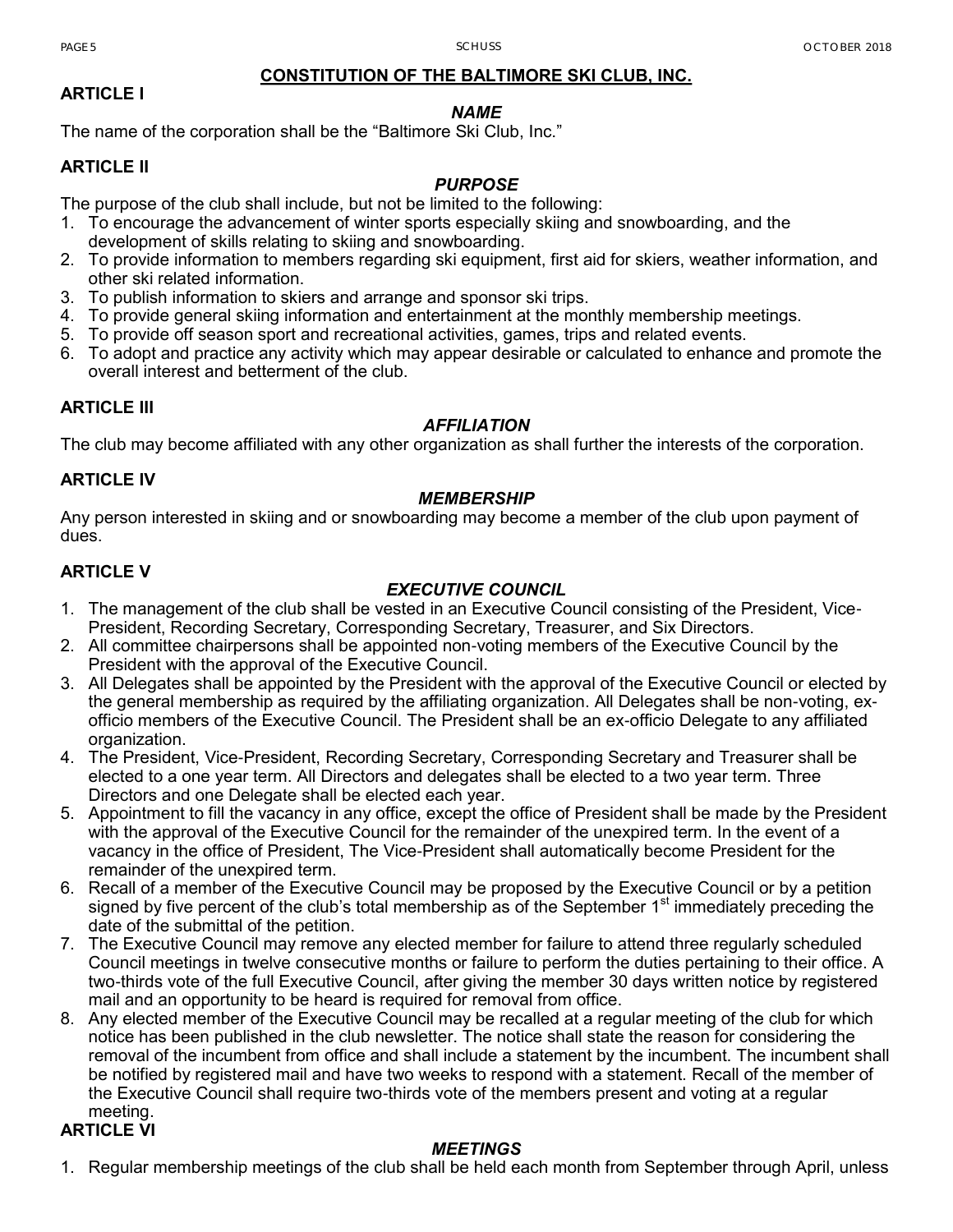otherwise designated by the Executive Council.

- 2. The regular membership meetings held in December each year shall be designated the Annual Meeting.
- 3. Regular meetings of the Executive Council shall be held as needed for the purpose of transacting club business. Additional Executive Council meetings may be called at the request of any member with the approval of the President.

#### **ARTICLE VII**

#### *NOMINATION AND ELECTIONS*

- 1. The President shall each year appoint a nominating committee no later than September 30<sup>th</sup>, which shall consist of at least three club members. The names of the members of the nominating committee shall be published and distributed to the club members before the October membership meeting. They shall be announced at both the October and November general meetings.
- 2. The nominating committee shall nominate at least one candidate for each office which is due to become vacant by reason of expiration of term of office. At least two weeks prior to the November general meeting, the nominating committee shall notify all potential candidates who were under consideration, whether they have been selected. Further, the committee shall be responsible for placing an announcement in the November newsletter stating that persons wishing to run for office who have not been confirmed as candidates by the nominating committee by November  $1<sup>st</sup>$ , should assume that they are not being nominated by the committee and should proceed to obtain a petition signed by at least 25 voting members. At the general meeting held in December of each year this list of candidates shall be placed in nomination and further nominations shall be open from the floor supported by petition.
- 3. Members of the Executive Council will be elected by simple plurality.
- 4. The head teller shall:

Cause the nominee's names to be printed on the ballot. Present the tabulated results to the President.

Publish all tabulated results in the club newsletter.

- 5. Only regular members in good standing may be nominated to hold office. A candidate may only be nominated if present or must signify in writing a willingness to accept the office.
- 6. The election shall be by secret ballot during the Annual meeting.
- 7. Absentee ballots will be published in the November club newsletter. Absentee ballots are to be received 10 days prior to the scheduled election to be considered valid for the election. All mail-in ballots must be signed by the member voting and include their membership number.

#### **ARTICLE VIII**

#### *AMENDMENTS*

Amendments to the constitution will be made by a majority vote of two successive membership meetings of the club. Notice of the proposed amendments shall be published in the club newsletter prior to each meeting the amendments will be voted upon.

#### **ARTICLE IX**

#### *RULES OF ORDER*

*Roberts Rules of Order* shall govern the proceedings of all meetings except where in conflict with the charter, constitution or By-laws of the club.

#### **BY-LAWS**

#### **MEMBERSHIP**

- a) Regular (single) Any person 18 years of age or older as of June  $1<sup>st</sup>$  of the current year.
- b) Family Any combination of 2 adults and all family residing at one address as of June  $1<sup>st</sup>$  of the current year. Only the 2 adults will have voting privileges.
- c) The membership shall be from June  $1<sup>st</sup>$  to May  $31<sup>st</sup>$  of the following year. (Above approved by Membership)

#### **DUES AND INITIATION FEES**

Annual dues shall be set by the executive council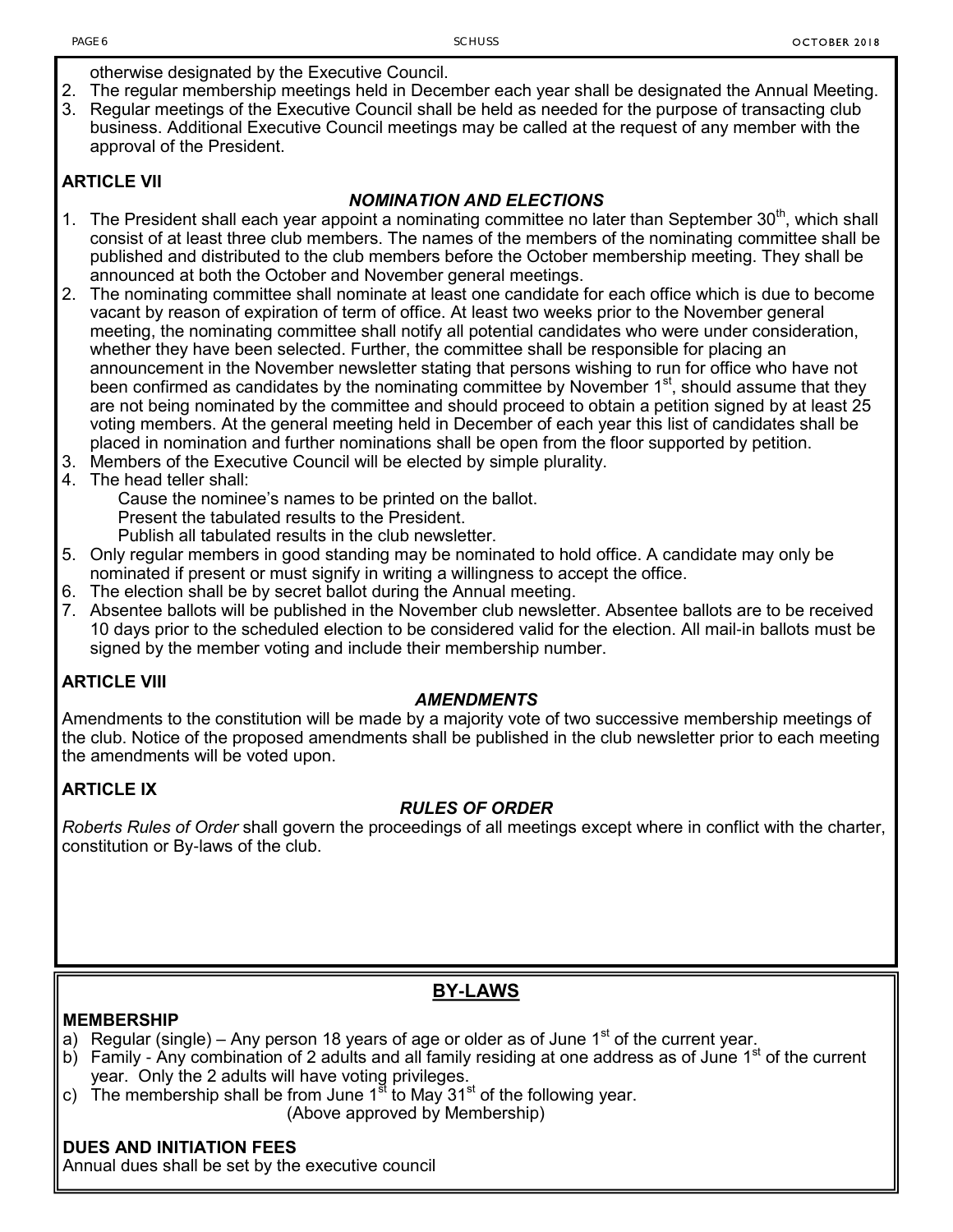#### **DUTIES OF OFFICERS AND DIRECTORS**

- a) President: It shall be the duty of the President to preside at all meetings of the club and to perform such other duties as normally pertain to the office.
- b) The Vice President: The Vice President shall preside at all meetings in the absence of the President and shall perform all other duties as normally pertain to the office.
- c) Recording Secretary: It shall be the duty of the Recording Secretary to keep a permanent record of proceedings of the Club and to be responsible for such duties as normally pertain to the office.
- d) Corresponding Secretary: It shall be the duty of the Corresponding Secretary to conduct the correspondence of the Club, and to be responsible for such duties as normally pertain to the office.
- e) Treasurer: It shall be the duty of the Treasurer to have responsibility of all funds of the Club, to receive all dues and monies paid to the Club, to make such expenditures as are authorized by the Council, to keep a proper record of all transactions and to perform duties as normally pertain to the office.
- f) Director: The Directors shall assist the Executive Council in a manner which enables them to further the effectiveness of the committees and activities of the Club.
- g) The term of the elected positions shall begin during the May Executive Council Meeting.

#### **COMMITTEES**

- a) An Audit Committee of one or more members in good standing shall be appointed by the Executive Council at the beginning of each fiscal year. The duties of the committee shall be to audit the Treasurer's accounts, trip and activity reports and to have a published financial statement by the first general meeting of the succeeding year.
- b) Such other committees, standing or special, shall be appointed by the President with the approval of the Executive Council, as deemed necessary to carry out the business of the Club. The President and Vice President shall be ex-officio members of all committees except the Nomination Committee.
- c) Any member of the Club in good standing shall be eligible to serve on any committee.
- d) The fiscal year shall run from June  $1<sup>st</sup>$  to May  $31<sup>st</sup>$  of the following year.

#### **PUBLICATIONS**

Paid advertising in the newsletter shall be labeled as such.

#### **QUORUM**

One half of the members of the Executive Council shall constitute a quorum. Fifteen percent of the general membership at any general membership meeting except the Annual meeting in December, when the number of members attending and number of official mailed absentee ballots will be added to determine a quorum.

#### **EMBLEM**

The Club may have an emblem, which shall be chosen by a majority vote at a regular meeting of the Club.

#### **INDEMNIFICATION**

The Club shall indemnify each of it's directors, officers, and appointees of sanctioned activities whether or not then in such service as such (and his or her executor, administrator and heirs) against all reasonable expenses actually and necessarily incurred by him or her in connection with the defense of any litigation to which the individual may have been made a party because he or she was a director, officer or appointee of a sanctioned activity of the Club. The individual shall not have a right to Indemnification however in relation to matters to which he or she was adjudged to be liable to the Club for negligence or misconduct in the performance of his or her duties, or was derelict in the performance of his or her duty as director, officer or appointee of a sanctioned activity by reason of willful misconduct, bad faith or gross negligence or reckless regard of the duties of his or her office. The right to indemnification for expenses shall also apply to the expense of suits, which are comprised or settled if the Court having jurisdiction in the matter shall approve such settlement. The foregoing right of indemnification shall be in addition to, and not exclusive of all rights to which such director, officer or appointee of a sanctioned activity may be entitled to by law or otherwise.

#### **AMENDMENTS**

Amendments of these By-laws may be made by a majority vote at any regular meeting of the Club, provided these changes are presented at the previous membership meeting.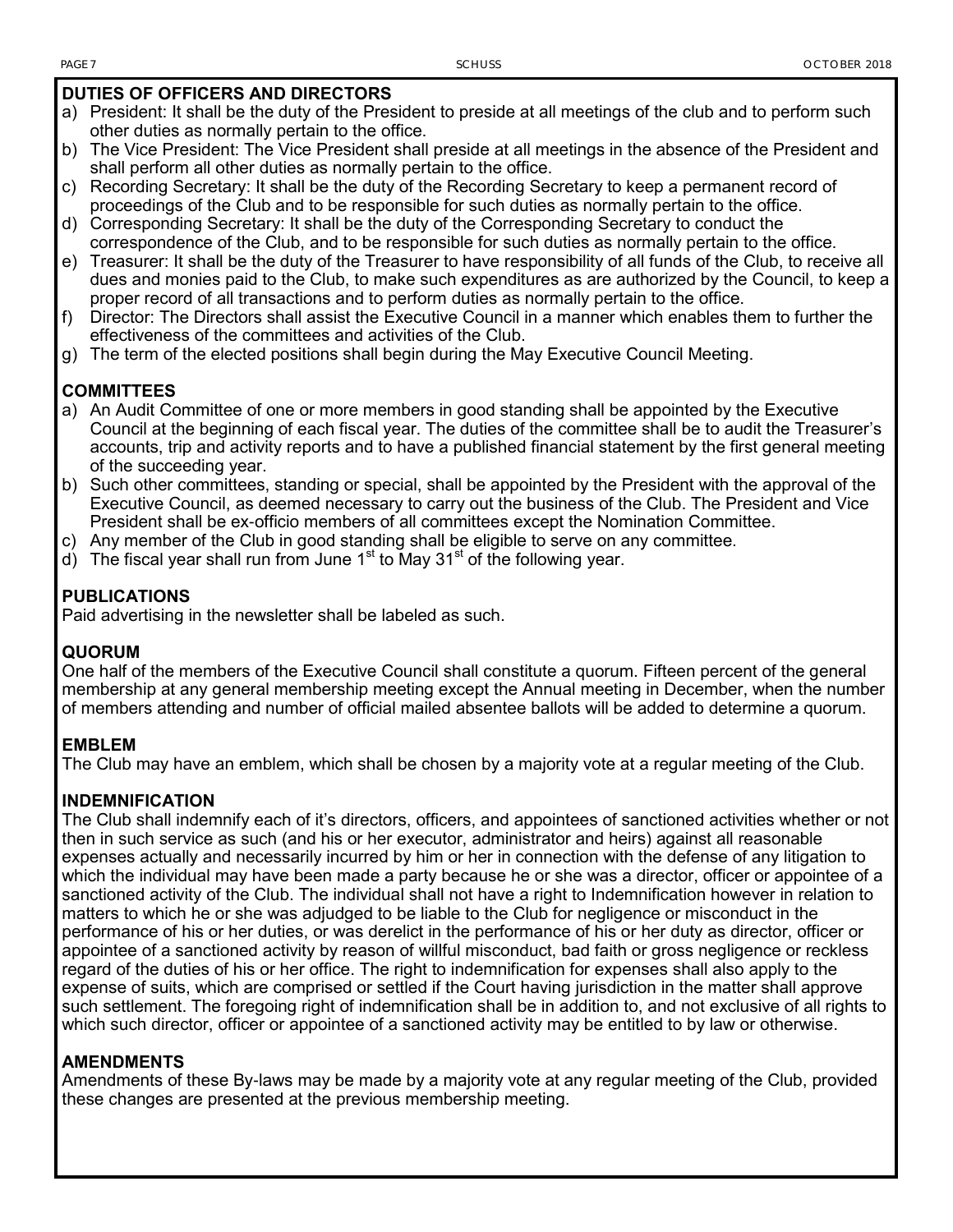## **Baltimore Ski Club 2019 Trips**

| <b>Destination</b>                                            | <b>Date</b>                                    | Leader                                                                                  | <b>Assistant</b>                                               | Estimat-<br>ed<br>Final<br>Cost |
|---------------------------------------------------------------|------------------------------------------------|-----------------------------------------------------------------------------------------|----------------------------------------------------------------|---------------------------------|
| <b>JACKSON HOLE</b><br>Wyoming                                | Jan 19-Jan 26<br>Sat-Sat<br><b>MLK Holiday</b> | <b>Jeff McBride</b><br>410-365-5439<br>jmcbride@eblengineers.com                        | <b>Mark Jones</b><br>410-960-9698<br>schusseditor1@verizon.net | \$1699                          |
| <b>SUN VALLEY</b><br>Idaho<br><b>Blue Ridge Ski Council</b>   | Feb 2-Feb 9<br>Sat-Sat                         | <b>Chris Rose</b><br>410-236-9260<br>Chrisrose20@gmail.com                              | Dave Karczmarek<br>443-243-8540<br>bscdavek@gmail.com          | \$1715                          |
| <b>STEAMBOAT SPRINGS</b><br>Colorado                          | Feb 9-Feb 16<br>Sat-Sat                        | <b>Christopher Pukalski</b><br>410-292-6656 cell<br>christopher.pukalski@hotmail.com    | <b>Beth Muscedere</b><br>410-296-8270<br>bethskis@comcast.net  | \$1905                          |
| <b>SNOWMASS</b><br>Colorado                                   | Feb 16-Feb 23<br>Sat-Sat<br>Pres Week          | <b>Jocelyn Curtis</b><br>410-239-8425<br>jocelyncurtis@comcast.net                      | John Landon<br>410-259-6618<br>john@Landongraphics.com         | \$1845                          |
| <b>WINTER PARK</b><br>Colorado                                | Feb 24-Mar 2<br>Sun—Sat                        | <b>Joe Mihalovich</b><br>(h) 410-592-9193<br>uncle_mal@comcast.net                      | <b>Mike Jones</b><br>410.282.6695<br>Skidobeedo@aol.com        | \$1545                          |
| <b>SUNDAY RIVER</b><br>Maine<br><b>Blue Ridge Ski Council</b> | Mar 3-Mar 8<br>Sun-Fri                         | <b>Eileen Karczmarek</b><br>(H) 410-612-9918<br>(C) 443-243-8541<br>Ekarczmarek@jhu.edu | <b>Kathy Todd</b><br>443-465-1387<br>aureus1321@gmail.com      | \$965                           |
| <b>BIG SKY</b><br>Montana                                     | Mar 16-Mar 23<br>Sat-Sat                       | <b>Bruce Eichen</b><br>443-306-0011<br>btoysarefun@aol.com                              | <b>Joe Herbert</b><br>410-967-0789<br>joeherbert21@gmail.com   | \$1930                          |

Trip prices are estimates. All trips are subject to price adjustments due to potential airline fuel surcharge, increased security fees, airline ticket price fluctuations, etc. **Minimum deposit is \$250/person/trip for all trips.**

#### **BSC Trips Cancellation Policy**

- 1. The Club does not intend to unduly penalize a trip participant who cancels from a BSC trip. However, other trip participants should not have to incur additional costs due to your cancellation.
- 2. Deposits and payments made toward the trip reservations being cancelled will be held until such time as a determination can be made that the Club or trip participants will not incur additional costs due to nonrecoverable costs.
- 3. Non-recoverable costs are defined as those that are associated with the trip that due to contractual obligations cannot be recovered when the individual cancels his/her trip. Non-recoverable also include those costs associated with replacing a person or persons on a trip (i.e., name change charges on airline tickets, etc.) Refunds, if any, will be made based on the non-recoverable involved plus a cancellation fee. Cancellation costs will not exceed the cost of the trip. Club cancellation fee will be dropped if nonrecoverable costs exceed 50% of the trip cost.
- 4. Replacement of a trip participant by a trip participant is strictly prohibited. Only the Trip Leader or Assistant Trip Leader can replace a trip participant who is unable to go on the trip. The canceling trip participant may suggest a replacement candidate to the trip leader or assistant trip leader, however the canceling trip participant is responsible for the cancellation fee (if applicable) and any non-recoverable costs.
- 5. Be sure to know the cancellation dates in relation to the trip you select so that you can avoid monetary losses. The following cancellation policy in is effect in relation to BSC trips. NR=Non-recoverable costs

#### **Multi-Day Bus, Carpool or Flight trips:**

More than 125 days before departure - \$0 More than 110 days before departure - greater of \$10 or NR More than 80 days before departure - greater of \$25 or NR 80 days or less before departure - greater of \$35 or NR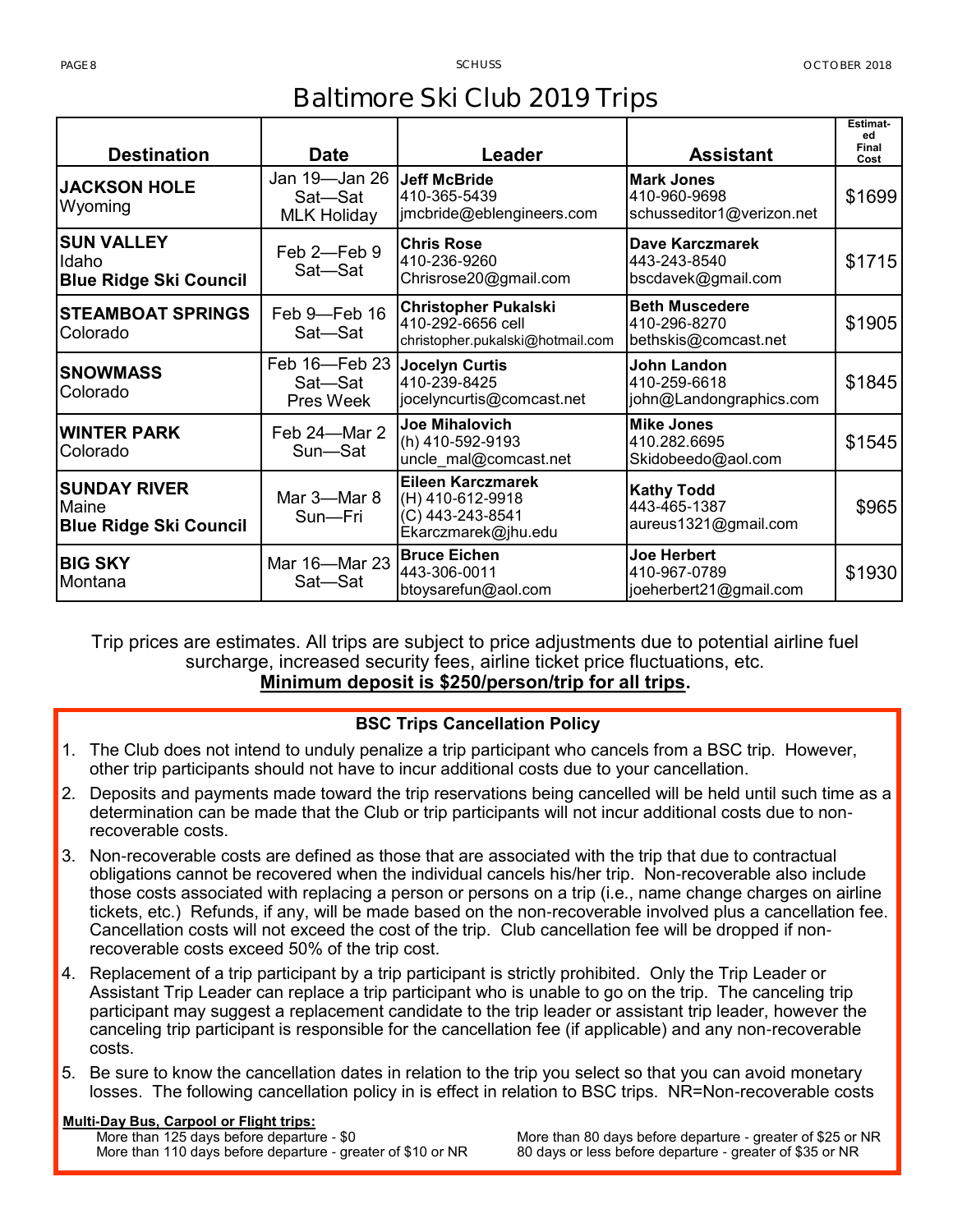PAGE 9 SCHUSS SOME SERVICE SERVICE SERVICE SERVICE SERVICE SERVICE SERVICE SERVICE SERVICE SERVICE SERVICE SERVICE SERVICE SERVICE SERVICE SERVICE SERVICE SERVICE SERVICE SERVICE SERVICE SERVICE SERVICE SERVICE SERVICE SER

H-410.876.6638

[john@landongraphics.com](mailto:john@landongraphics.com)



8 Dembeigh Hill Circle Baltimore MD 21210 C: 410.292.6656 [Christopher.Pukalski@hotmail.com](mailto:Christopher.Pukalski@hotmail.com) H: 410.296.8270 [bethskis@comcast.net](mailto:bethskis@comcast.net)

Hampstead MD 21074 H 410.239.8425 C 410.934.9284

[JocelynCurtis@comcast.net](mailto:%20JocelynCurtis@comcast.net)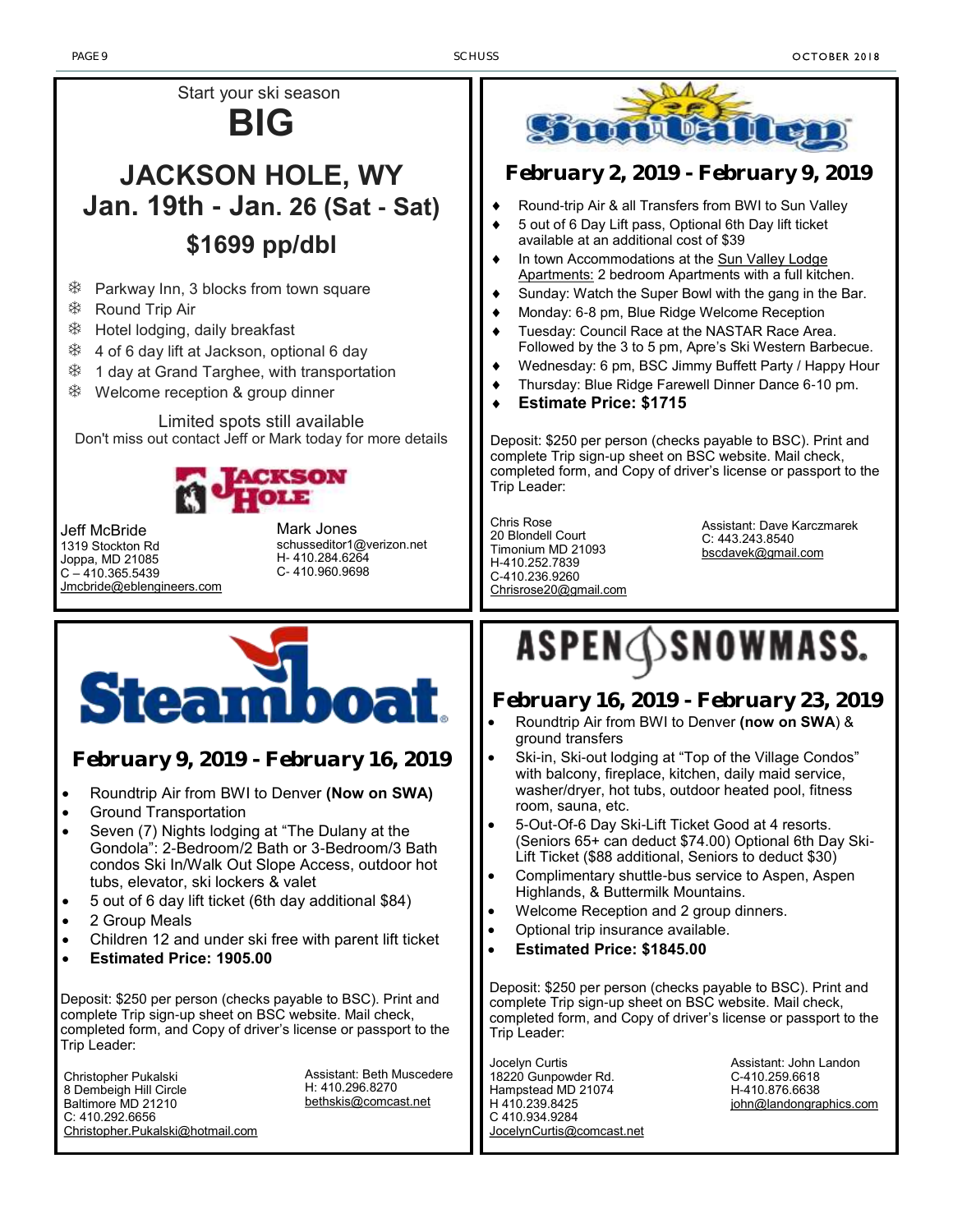

*February 24, 2019 - March 2, 2019*

- **NEW** Roundtrip air from BWI to Denver via Southwest
- Ground Transportation
- 6 nights lodging at the Vintage Hotel located steps away from complimentary Cabriolet open air lift.
- 5 Day Lift ticket
- Welcome Party
- 2 Group Dinners
- **NEW LOWER PRICE—\$1545**

Deposit: \$250 per person (checks payable to BSC). Print and complete Trip sign-up sheet on BSC website. Mail check, completed form, and Copy of driver's license or passport to the Trip Leader:

Joe Mihalovich 4213 Ravenhurst Circle Glen Arm, MD 21057-9774 H- 410-592-9193 C- 410-698-8921 uncle\_mal@comcast.net

Mike Jones H- 410.282.6695 C- 443.257.9520 Skidobeedo@aol.com



*March 3, 2019—March 8, 2019*

- Round Trip Motor Coach Transportation
- 5 nights ski-in-ski out lodging at Grand Summit Hotel
- 4 Day Sunday River Lift Pass (Optional 5th Day), Perfect Turn Clinic
- Daily Full Breakfast
- Welcome Party
- Health Club Access
- BRSC Fun Race, Apres Social
- Farewell Reception
- Estimate Price: \$965.00

Deposit: \$250 per person (checks payable to BSC). Print and complete Trip sign-up sheet on BSC website. Mail check, completed form, and Copy of driver's license or passport to the Trip Leader:

Eileen Karczmarek 3805 Federal Lane Abingdon, MD 21009 H: 410.612.9918 C: 443.243.8541 [eileenk1959@gmail.com](mailto:eileenk1959@gmail.com)

Assistant: Kathy Todd C: 443.465.1387 [aureus1321@gmail.com](mailto:aureus1321@gmail.com)





*March 16, 2019— March 23, 2019*



- Roundtrip Air from BWI to Bozeman and Ground **Transportation**
- Amazing slope side hotel rooms with complimentary buffet breakfast daily. A two minute walks to the Lift. Hot tub, sauna, heated swimming pool, Free WiFi, Ski Lockers and free Shuttle.
- 5 out of 7 day Lift ticket, Extra Day Ticket is available for \$75.00
- Big Sky Mountain Tour Orientation.
- Welcome Wine and Cheese party
- Jimmy Buffet Party Last Round Up BYOB party.
- Group Dinner.
- **Estimate Price: \$1,930.00**

Deposit: \$250 per person (checks payable to BSC). Print and complete Trip sign-up sheet on BSC website. Mail check, completed form, and Copy of driver's license or passport to the Trip Leader:

Bruce Eichen PO Box 188 Millersville MD 21108 C: 443-306-0011 [Btoysarefun@aol.com](mailto:Btoysarefun@aol.com) Assistant: Joe Herbert H: 410-252-1895 C: 410-967-0789 [joeherbert21@gmail.com](mailto:joeherbert21@gmail.com)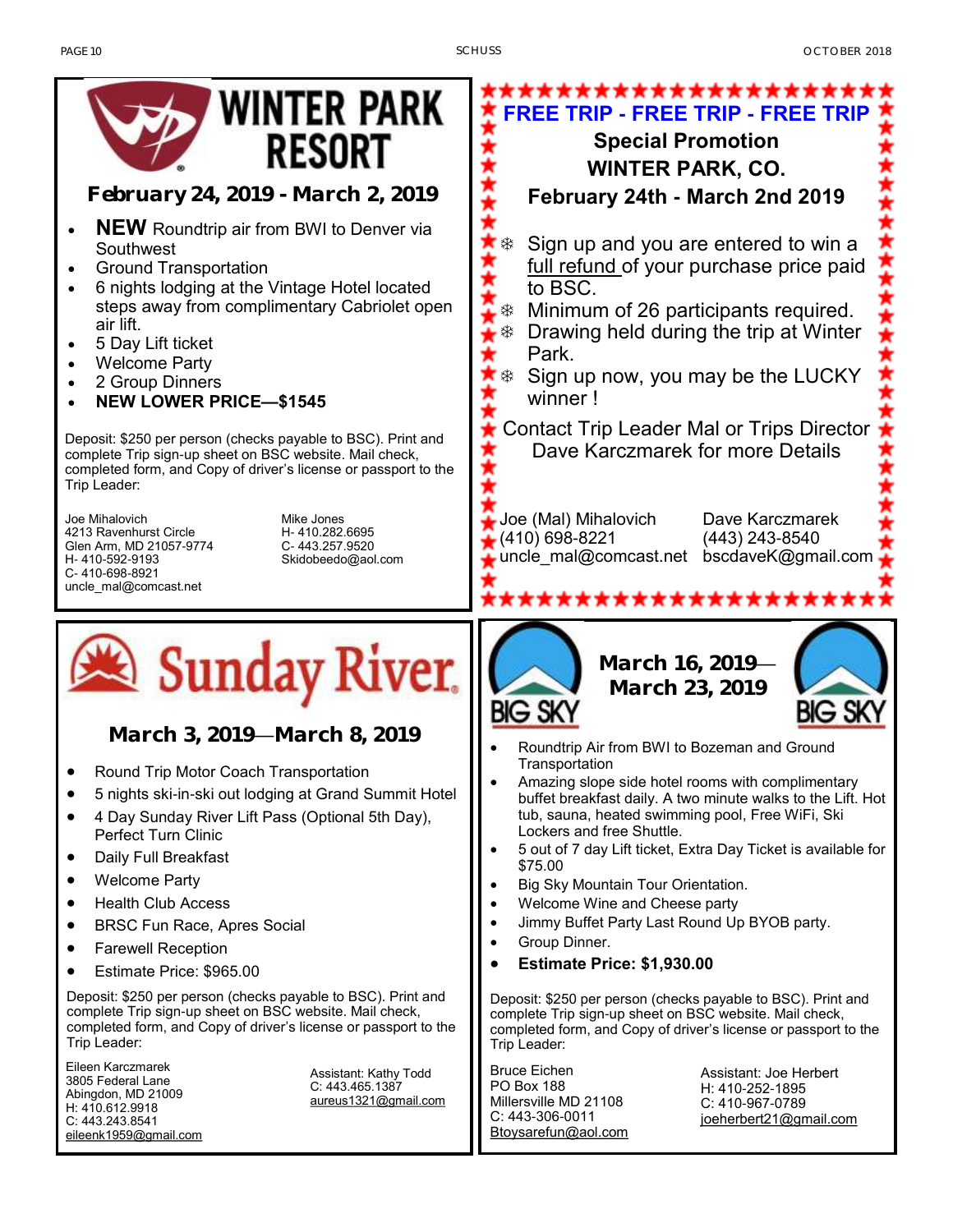#### **BALTIMORE SKI CLUB, INC.**

*The Baltimore Ski Club is a not-for-profit organization dedicated to the promotion and advancement of skiing, ski improvement, competition and social activities.*

**Organization** - The management of the BSC is vested in the Executive Council which consists of the President, Vice President, Treasurer, Corresponding Secretary, Recording Secretary and six Directors (see inside cover for list).

**Activities** - The BSC offers weekend and week long trips to Eastern, Western and European Destinations. Club activities throughout the year include a variety of social activities. Check our social media pages

**Meetings** - BSC meetings are held the **1st**  Wednesday of each month.

**Formal meetings** are held **Sep—Apr** at St. Thomas Episcopal Church, 1220 Providence Road, Towson, MD 21286 Doors open at 7:00 p.m.

**Informal meetings** are held **May - Aug.** at Glory Days Grill, 1220 E. Joppa Rd., Towson, MD 21286 about 5:30pm

#### **Membershi**p **Information**

| Annual<br><b>DUES</b> | All<br><b>MEMBERS</b> |  |  |
|-----------------------|-----------------------|--|--|
| <b>FAMILY</b>         | \$55                  |  |  |
| <b>INDIVIDUAL</b>     | \$38                  |  |  |

**Send all Schuss newsletter materials to: Sharon Albaugh 3420 Cornwall Rd. Baltimore, MD 21222-6033 E-mail: schusseditor1@verizon.net**

All Schuss Material must be received by the **3rd Friday** of each month and may be edited. Small classified ads for the sale/purchase of equipment or rental of property will be placed at no charge to members on a space available basis. Requests to repeat ads must be made monthly.

CERTIFIED FINANCIAL PLANNER™;

Your Business Card Here

Private Wealth Management Robert W. Baird & Co.

Towson, Md 21204 Office 410 769-5227 Toll Free 888 792-9391 Fax 410 769-5250

[jhuynh@rwbaird.com](mailto:jhuynh@rwbaird.com)

**Recognized by Baltimore Magazine as a "2015 & 2016 Five Star Wealth Manager"**

100 West Road, Suite 200

BAIRD

Vice President

Email:



| t |  |    | <b>IKD&amp;H</b> |  |
|---|--|----|------------------|--|
|   |  | 11 |                  |  |

**Mary Rose E. Cook** Attorney at Law 410.986.0844 direct 410.986.0845 fax

410.539.5195 main MCook@Adelberg.com

Adelberg, Rudow, Dorf & Hendler, LLC | Attorneys At Law

7 Saint Paul Street Suite 600 Baltimore, MD 21202-1612

20 Columbia Corporate Center 10420 Little Patuxent Pkwy., Ste. 495 Columbia, MD 21044-3510

#### THE MARYLAND INSURANCE NETWORK

BUSINESS & PERSONAL INSURANCE SERVICES

CHRISTIAN H. ROSE, CPCU, CHFC

20 BLONDELL CT. TIMONIUM, MARYLAND 21093

410-236-9260

CHRISROSE20@GMAIL.COM